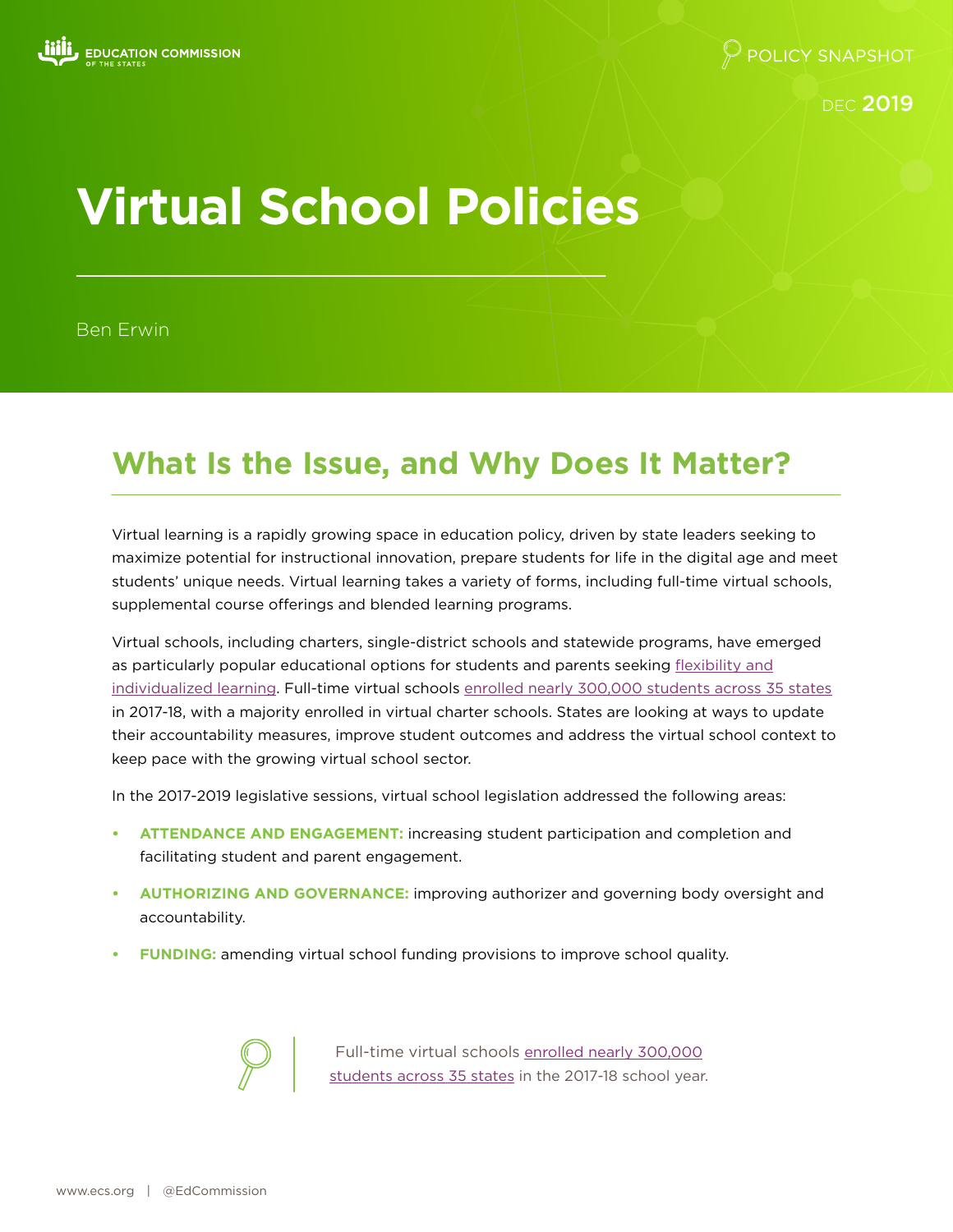# **How Many States Enacted Legislation in 2017-19?**

Based on a review of legislative activity concerning virtual schools from 2017-19:

At least **106 BILLS** were **INTRODUCED** in 36 states.



### At least **45 BILLS** were **ENACTED**  $\blacklozenge$  in 25 states.

| <b>STATE</b>      | <b>YEAR</b> | <b>LEGISLATION</b> |                       | <b>STATE</b>         | <b>YEAR</b> | <b>LEGISLATION</b> |
|-------------------|-------------|--------------------|-----------------------|----------------------|-------------|--------------------|
| <b>California</b> | 2019        | A.B. 1505          |                       | Louisiana            | 2019        | H.B. 321           |
| Colorado          | 2019        | S.B. 19-129        |                       |                      | 2018        | S.B. 562           |
| <b>Florida</b>    | 2019        | S.B. 2502          |                       |                      | 2017        | <u>H.R. 94</u>     |
|                   | 2019        | S.B. 7014          |                       | <b>Maine</b>         | 2019        | L.D. 513           |
|                   | 2018        | H.B. 29            |                       |                      | 2019        | L.D. 576           |
|                   | 2017        | H.B. 7069          |                       | Michigan             | 2018        | H.B. 5579          |
| Georgia           | 2018        | H.B. 787           |                       | <b>Mississippi</b>   | 2018        | S.B. 2763          |
| Idaho             | 2017        | H.B. 287           |                       | <b>Missouri</b>      | 2018        | H.B. 1606          |
| <b>Illinois</b>   | 2018        | H.B. 5588          |                       |                      | 2018        | S.B. 603           |
| Indiana           | 2019        | S.B. 567           |                       | <b>Nevada</b>        | 2019        | S.B. 441           |
|                   | 2017        | H.B. 1382          |                       | <b>New Hampshire</b> | 2017        | H.B. 517           |
|                   | 2017        | H.B. 1001          | <b>North Carolina</b> | 2019                 | H.B. 57     |                    |
|                   | 2019        | H.B. 1400          |                       | 2018                 | S.B. 99     |                    |
|                   | 2018        | H.B. 1420          |                       | <b>North Dakota</b>  | 2019        | S.B. 2216          |
| lowa              | 2018        | S.F. 2415          |                       |                      | 2017        | H.B. 1051          |
|                   | 2018        | S.F. 475           |                       | Ohio                 | 2018        | S.B. 216           |
| <b>Kansas</b>     | 2017        | S.B. 19            |                       |                      | 2018        | H.B. 87            |
|                   |             |                    |                       |                      | 2017        | <u>H.B. 49</u>     |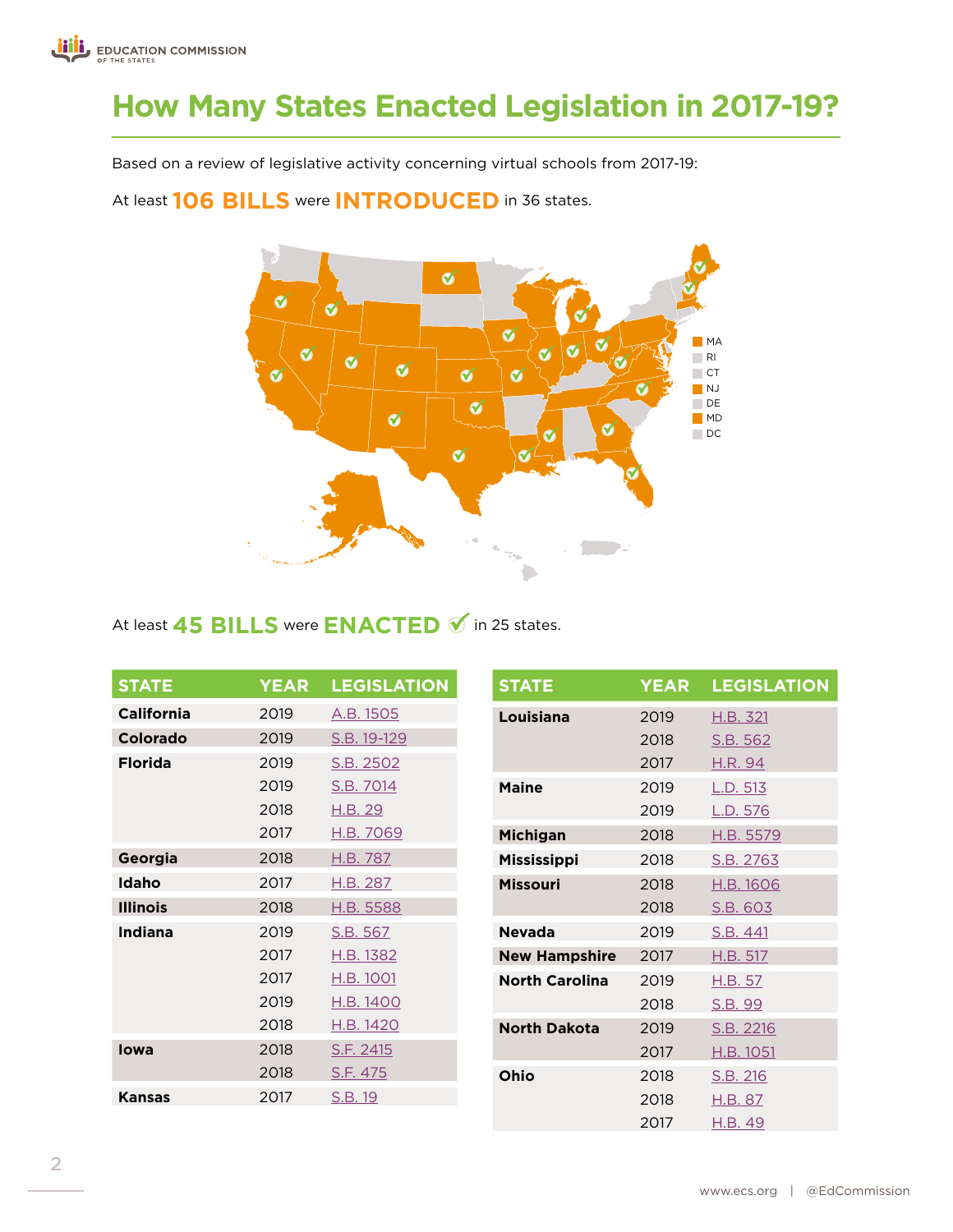| <b>STATE</b>         | <b>YEAR</b> | <b>LEGISLATION</b> |
|----------------------|-------------|--------------------|
| <b>Oklahoma</b>      | 2019        | H.B. 1395          |
|                      | 2019        | S.B. 268           |
|                      | 2017        | S.B. 244           |
| Oregon               | 2019        | H.B. 2022          |
|                      | 2018        | S.B. 1520          |
| <b>Texas</b>         | 2019        | H.B.1              |
|                      | 2017        | S.B. 587           |
| Utah                 | 2019        | S.B. 15            |
| <b>West Virginia</b> | 2017        | S.B. 630           |
| Wyoming              | 2017        | S.F. 35            |

*For a full list of enacted or vetoed virtual school bills, please visit Education Commission of the States' State Education Policy Tracking [resource](https://www.ecs.org/state-education-policy-tracking/) (use terms "cyber charter" and "virtual schools and courses").*

# **Attendance and Engagement**

States have explored a variety of ways to engage both students and families before and during the school year, such as student orientation, attendance metrics that aim to prevent excessive absences (i.e., completion of instructional activities and time spent logged into a virtual school platform), and teacher-student communication requirements.

#### **Examples of Enacted Legislation**

IN [S.B. 567](http://iga.in.gov/legislative/2019/bills/senate/567) (2019) requires students to complete the virtual school's annual onboarding process and orientation with their parent before enrolling. The bill directs virtual school authorizers to develop minimum requirements for the annual onboarding process, methods for tracking and monitoring student progress, engagement and counseling policies, and professional development plans. It also mandates that virtual schools withdraw students identified as habitually truant. Lastly, the legislation requires virtual schools to submit an annual report including the methodology for determining attendance and policies for student engagement, in addition to attendance records.

[H.B. 321](http://www.legis.la.gov/Legis/BillInfo.aspx?i=236097) (2019) amends virtual school definitions, allowing local school boards or charter school authorizers to adopt a policy or include provisions in charter agreements for addressing excessive absences.

[H.B. 1606](https://www.house.mo.gov/Bill.aspx?bill=HB1606&year=2018&code=R) (2018) requires the Missouri Couse Access and Virtual School Program to ensure that students enrolled in more than two virtual school courses (part-time and full-time students) have an individual learning plan developed by a certified teacher. The department of elementary and secondary education is charged with monitoring student progress and reporting full-time virtual school student performance to the local school district. Based on recommendations from the department or virtual school, a school district may decide to alter the course load or terminate a student's enrollment in a virtual school.

[S.B. 216](https://www.legislature.ohio.gov/legislation/legislation-summary?id=GA132-SB-216) (2018) requires virtual schools to automatically disenroll students who miss 72 consecutive hours of learning opportunities, a reduction from the previous 105 hour limit. The bill also directs the Ohio superintendent of public instruction to define terms — including participation and documentation of online learning — that will be used by the Ohio Department of Education for determining full-time equivalency for virtual school students.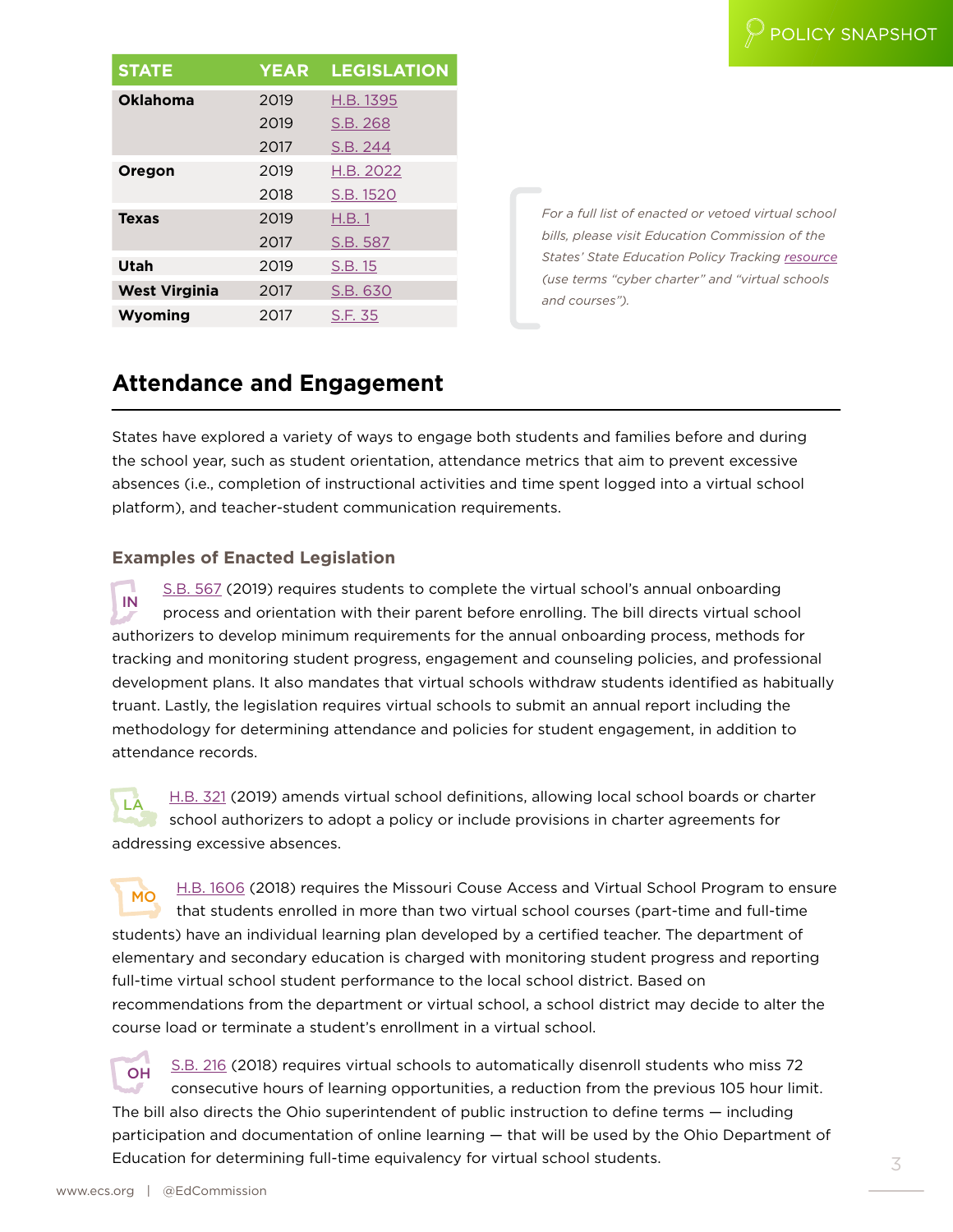OK [S.B. 244](http://www.oklegislature.gov/BillInfo.aspx?Bill=SB%20244&session=1800) (2017) directs each virtual school to develop an attendance policy that measures attendance using the completion of instructional activities and progress toward course completion as metrics. Instructional activities are defined as online logins to curricula or programs, offline activities, completed assignments and testing. Instructional activities also include face-to-face communications or virtual meetings with virtual charter school staff or service providers. If a student accumulates more than 10 absences, the virtual school must submit a report to the student's parent or legal guardian.

# **Authorizing and Governance**

States have amended authorization requirements and reorganized virtual school governance to improve school quality and implement added accountability measures. Policymakers also have sought to limit authorizing authority, add authorization and application requirements, and implement accountability provisions for low-performing schools.

#### **Examples of Enacted Legislation**

**CA** 

[A.B. 1505](https://leginfo.legislature.ca.gov/faces/billTextClient.xhtml?bill_id=201920200AB1505) (2019) establishes a two-year moratorium on non-classroom-based charter schools, including virtual schools.

CO [S.B. 19-129](https://leg.colorado.gov/bills/sb19-129) (2019) amends accountability requirements for online charter schools. Specifically, if an online school is on performance watch, it will remain on performance watch if it changes authorizers, or if it is closed and reopens with a different name under the same authorizer. The bill also requires schools closed for accountability reasons to apply for new certification before operating again, even if the school changes authorizers. Finally, when a multidistrict online charter school seeks to change authorizers, the school must obtain a new certification from the department of education.

IN [S.B. 567](http://iga.in.gov/legislative/2019/bills/senate/567) (2019) establishes actions the Indiana State Board of Education may implement if a virtual school is in the lowest-performance category in the state accountability system, including the implementation of a school improvement plan, a reduction in the administrative fee collected by the authorizer, a prohibition or limitation on enrollment growth, or the cancellation of the charter.

NV [S.B. 441](https://www.leg.state.nv.us/App/NELIS/REL/80th2019/Bill/6828/Overview) (2019) establishes the State Public Charter School Authority as the sole statewide authorizer for all virtual schools. When applying to the State Public Charter School Authority to operate as a virtual charter school, applicants must address support available to each student, the availability and frequency of interactions between students and teachers, criteria to be eligible for enrollment and the process for accepting students.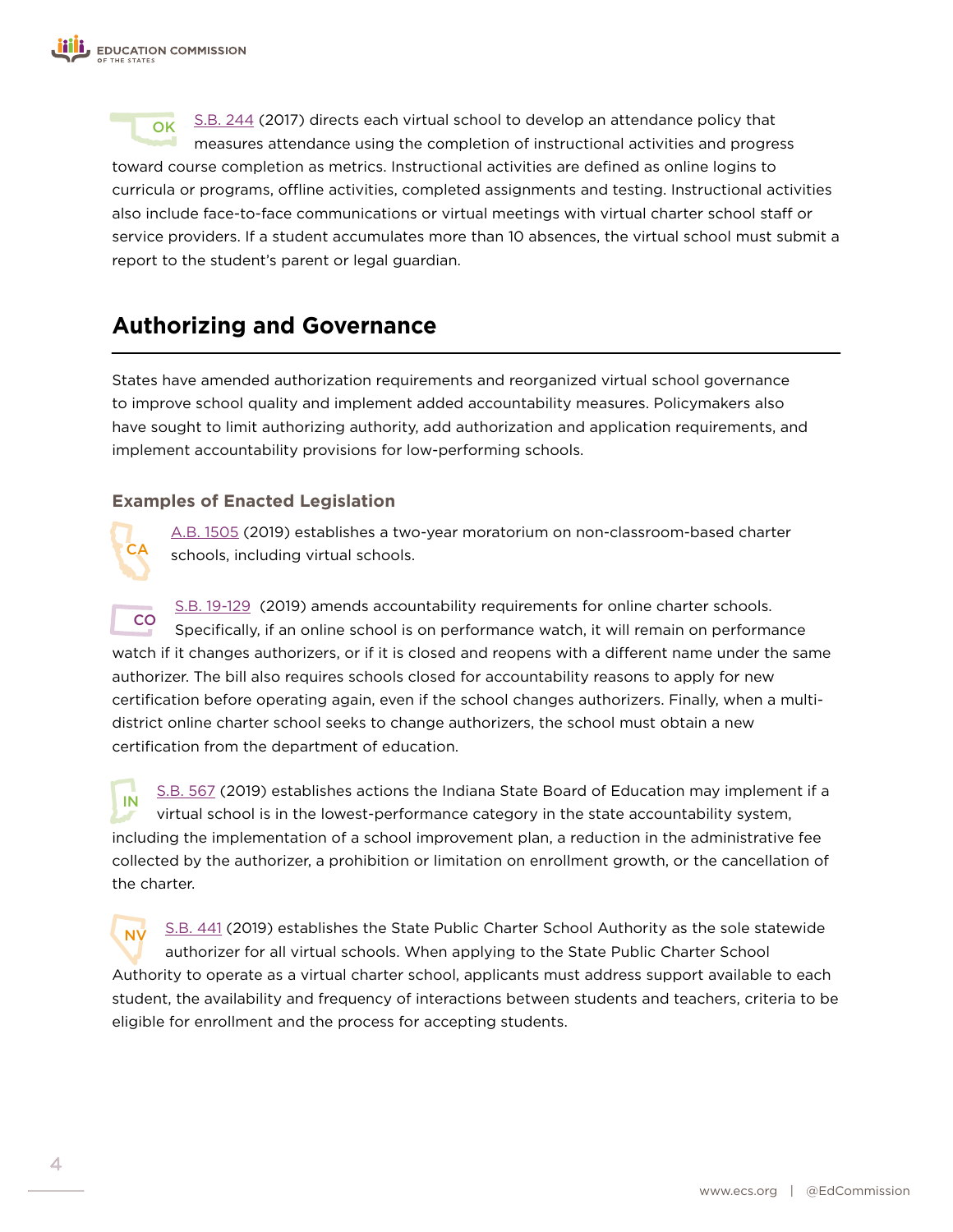[S.B. 2216](https://www.legis.nd.gov/assembly/66-2019/bill-actions/ba2216.html) (2019) transfers the authority of the center for distance education to the state board of career and technical education, which is supervised by the director of the department of career and technical education and in compliance with requirements established by the superintendent of public instruction and the education standards and practices board. The legislation also requires a distance education curriculum to be approved by state-mandated accreditation entities as prescribed by the superintendent of public instruction.

# **Funding**

In an effort to drive school improvement, states have sought to increase funding and financial transparency, in addition to exploring and implementing innovative approaches to virtual school funding.

#### **Examples of Enacted Legislation**

GA [H.B. 787](http://www.legis.ga.gov/legislation/en-US/display/20172018/HB/787) (2018) provides 25% of capital funding for virtual schools to cover computer hardware, software, associated technical equipment and ongoing maintenance necessary for students. When making charter renewal decisions, the Georgia Department of Audits and Accounts must submit a report including any long-term trends in academic performance, financial data and governance data to the state board of education.

MO [H.B. 1606](https://www.house.mo.gov/Bill.aspx?bill=HB1606&year=2018&code=R) (2018) requires school districts with students enrolled in virtual schools to pay the virtual school provider directly on a pro rata monthly basis based on a student's completion of assignments and assessments. Payment for a full-time student may not exceed the statewide student adequacy target used for the state school funding formula. School districts are permitted to negotiate lower costs with virtual school providers.

NH [H.B. 517](http://www.gencourt.state.nh.us/bill_status/bill_status.aspx?lsr=0676&sy=2017&sortoption=billnumber&txtsessionyear=2017&txtlsrnumber=0676) (2017) defines full-time enrolled pupils as students accepted by the Virtual Learning Academy Charter School on a full-time basis, and defines full-time equivalent students as students that have completed 12 half-credit courses. The bill also amends the funding formula for the VLACS, providing a grant of \$2,036 for each full-time enrolled pupil and an additional grant of \$2,036 for each full-time equivalent pupil, according to VLAC's average daily membership in attendance.



[S.B. 216](https://www.legislature.ohio.gov/legislation/legislation-summary?id=GA132-SB-216) (2018) creates a joint legislative committee to study the feasibility and efficacy of a [performance-based funding](https://www.ecs.org/state-information-request-performance-based-funding-for-online-schools/) system.

 $\overline{OK}$  [H.B. 1395](http://www.oklegislature.gov/BillInfo.aspx?Bill=HB%201395&session=1900) (2019) requires virtual charter schools to be subject to the same reporting requirements, financial audits and audit requirements as a school district. The bill also directs virtual charter schools to use the Oklahoma Cost Accounting System to report financial transactions to the department of education.